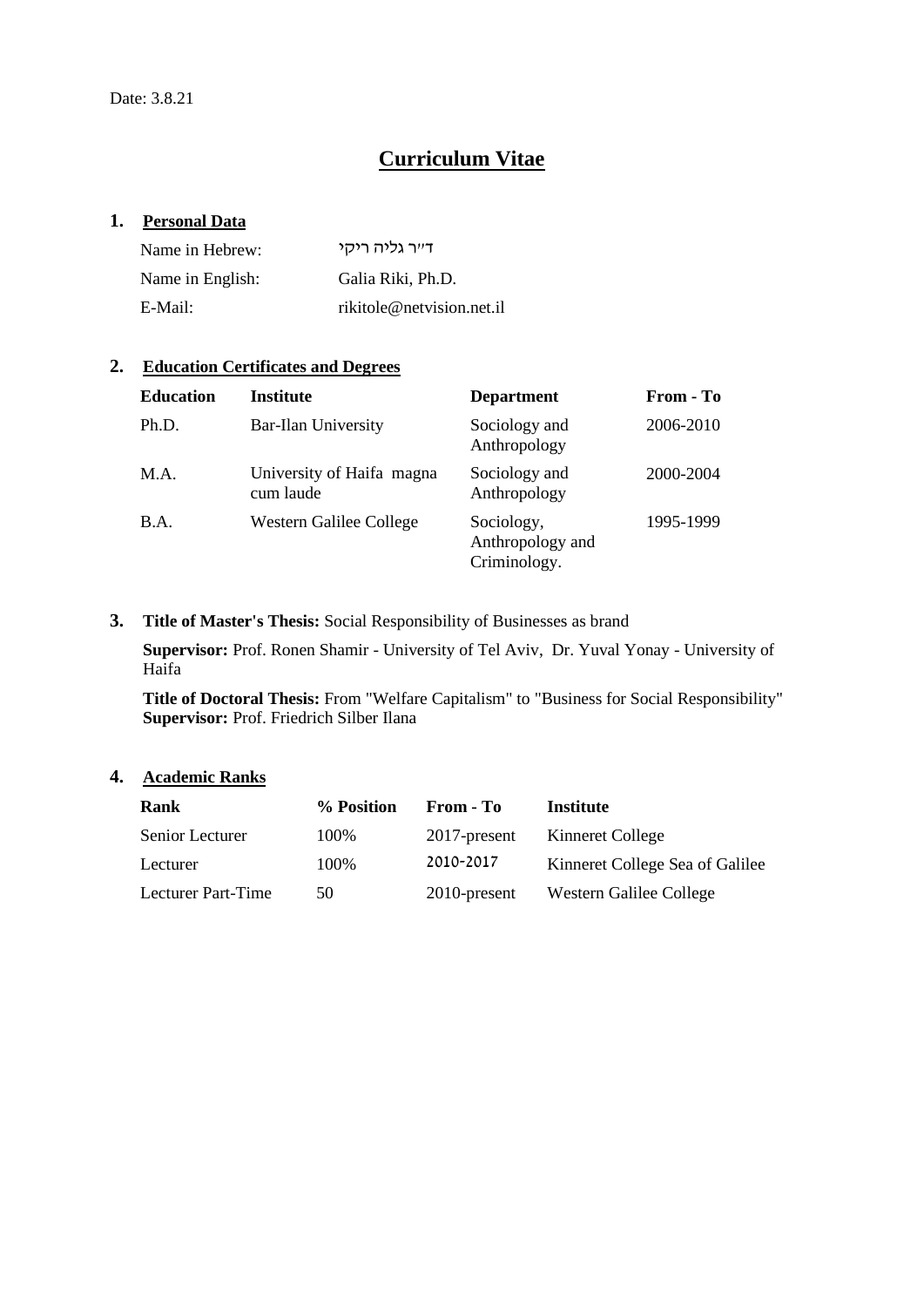## **5. Research Grants**

| <b>From-To</b> | <b>Funding Agency</b>                                                | <b>Title of Research</b> | Amount |
|----------------|----------------------------------------------------------------------|--------------------------|--------|
| 2016-2018      | The Raya Strauss Family Business                                     | Family                   |        |
|                | Research Center, at the School of<br>Management, Tel Aviv University | <b>Businesses</b>        |        |
|                |                                                                      | Philanthrop              | \$8000 |

### **6. Active Participation in Conferences (Only from 2001)**

| Date                   | Name of<br><b>Conference</b>                                                             | <b>Place of Conference</b>                                                                                                            | <b>Subject of Lecture</b>                                                                                                                                                                          | Role                                        |
|------------------------|------------------------------------------------------------------------------------------|---------------------------------------------------------------------------------------------------------------------------------------|----------------------------------------------------------------------------------------------------------------------------------------------------------------------------------------------------|---------------------------------------------|
| 29-31 August,<br>2019  | The Business<br>History of<br>Creativity                                                 | The 23rd annual<br>EBHA congress,<br>Erasmus University<br>Rotterdam,<br>Netherlands                                                  | Banking, Ethnicity<br>and Philanthropy in<br>Pre-State Jewish<br>Palestine                                                                                                                         | Presenter                                   |
| 30-31 January,<br>2017 | 50 Years Since<br>67: Society,<br>Control,<br>Resistance                                 | The 48th Annual<br>Conference of the<br>Israeli Sociological<br>Society, The Open<br>University of Israel                             | "We are a Human<br>Industry": The<br>Commodification of<br>Volunteer<br>Employees in the<br>Context of Bank-<br>NGO Collaborations.                                                                | Presenter                                   |
| 8 June, 2016           | Ethnographies<br>in/of Accelerated<br>Presents: Betwee<br>n Anthropology<br>and History. | The 44 <sup>th</sup> Annual<br>Meeting of the Israeli<br>Anthropological<br>Association, Kinneret<br>College on the Sea of<br>Galilee | <b>Between Historical</b><br><b>Managerial Models</b><br>and Corporate<br>Responsibility<br>Patterns                                                                                               | Presenter                                   |
| 9 June, 2016           | Ethnographies<br>in/of Accelerated<br>Presents: Betwee<br>n Anthropology<br>and History. | The 44 <sup>th</sup> Annual<br>Meeting of the Israeli<br>Anthropological<br>Association, Kinneret<br>College on the Sea of<br>Galilee | From Charity to CR:<br>The Case of Israel<br><b>Discount Bank</b>                                                                                                                                  | Invited<br>lecture                          |
| 26-27 March,<br>2015   | Charity in<br>Jewish,<br>Christian, and<br>Islamic<br>Traditions                         | Saint Louis<br>University, St. Louis,<br>MO.                                                                                          | Jewish Elite<br>Philanthropy - From<br>Charity to<br>Philanthropy:<br>Emancipation,<br>Modernization,<br>Ethnicity and<br>Nationalism $-$ some<br>theoretical<br>speculation and one<br>case study | In<br>collaboratio<br>n with H.<br>Sperber. |
| 2-3 February<br>2014.  | Work and<br>Family: A View<br>of Changing<br>Reality                                     | The 45 <sup>th</sup> Annual<br>Conference of the<br>Israeli Sociological<br>Society, Tel Aviv                                         | Bankers as 'Public<br>Servants': The Roots<br>of Corporate<br>Philanthropy in Israel<br>$(1935-1965)$                                                                                              | Presenter                                   |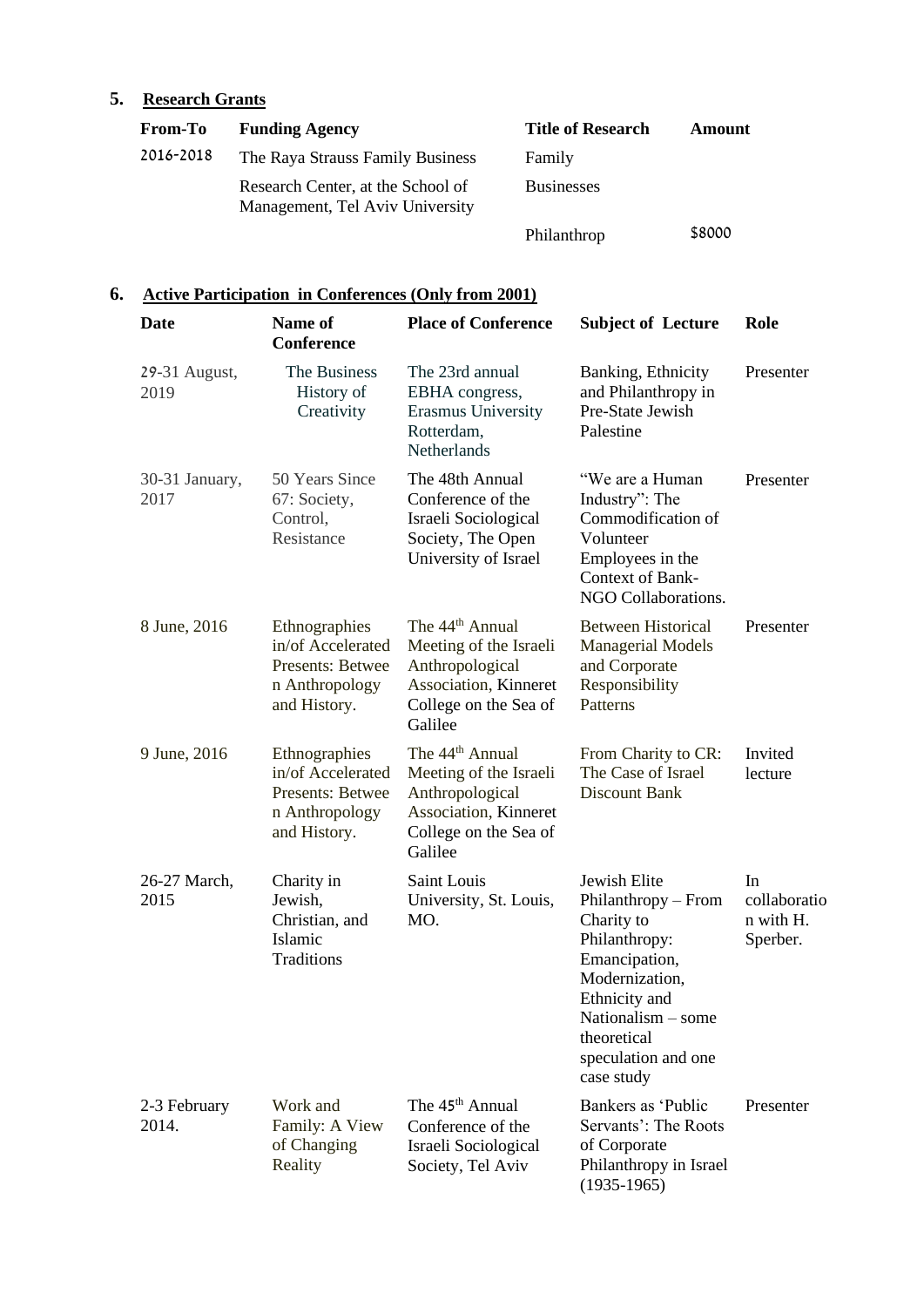| Date                  | Name of<br><b>Conference</b>                                                                                  | <b>Place of Conference</b>                                                                                                          | <b>Subject of Lecture</b>                                                                    | Role      |
|-----------------------|---------------------------------------------------------------------------------------------------------------|-------------------------------------------------------------------------------------------------------------------------------------|----------------------------------------------------------------------------------------------|-----------|
|                       |                                                                                                               | University, Tel Aviv,<br>Israel                                                                                                     |                                                                                              |           |
| 4-6 February<br>2014. | The Sixth Israeli<br>Interdisciplinary<br>Conference of<br>Qualitative<br>Research.                           | Ben-Gurion<br>University of the<br>Negev, Beersheva,<br>Israel.                                                                     | <b>Bank Employee</b><br>Volunteers as<br>Bearers of Social<br>Responsibility,<br>1960s-1980s | Presenter |
| 7-8 February,<br>2011 | What is the<br>contribution of<br>sociology?<br>Sociological<br>meetings with<br>overlapping<br>subject areas | The $42nd$ Annual<br>Conference of the<br>Israeli Sociological<br>Society, The<br>Academic College of<br>Tel Aviv-Yaffo,<br>Israel. | From Welfare<br>Capitalism to<br>Corporate<br>Responsibility                                 | Presenter |

## **7. Positions Held**

| <b>From-To</b> | <b>Institute</b> | <b>Position</b> | % Position |
|----------------|------------------|-----------------|------------|
| 2017           | Kinneret College | Senior Lecturer | 100%       |